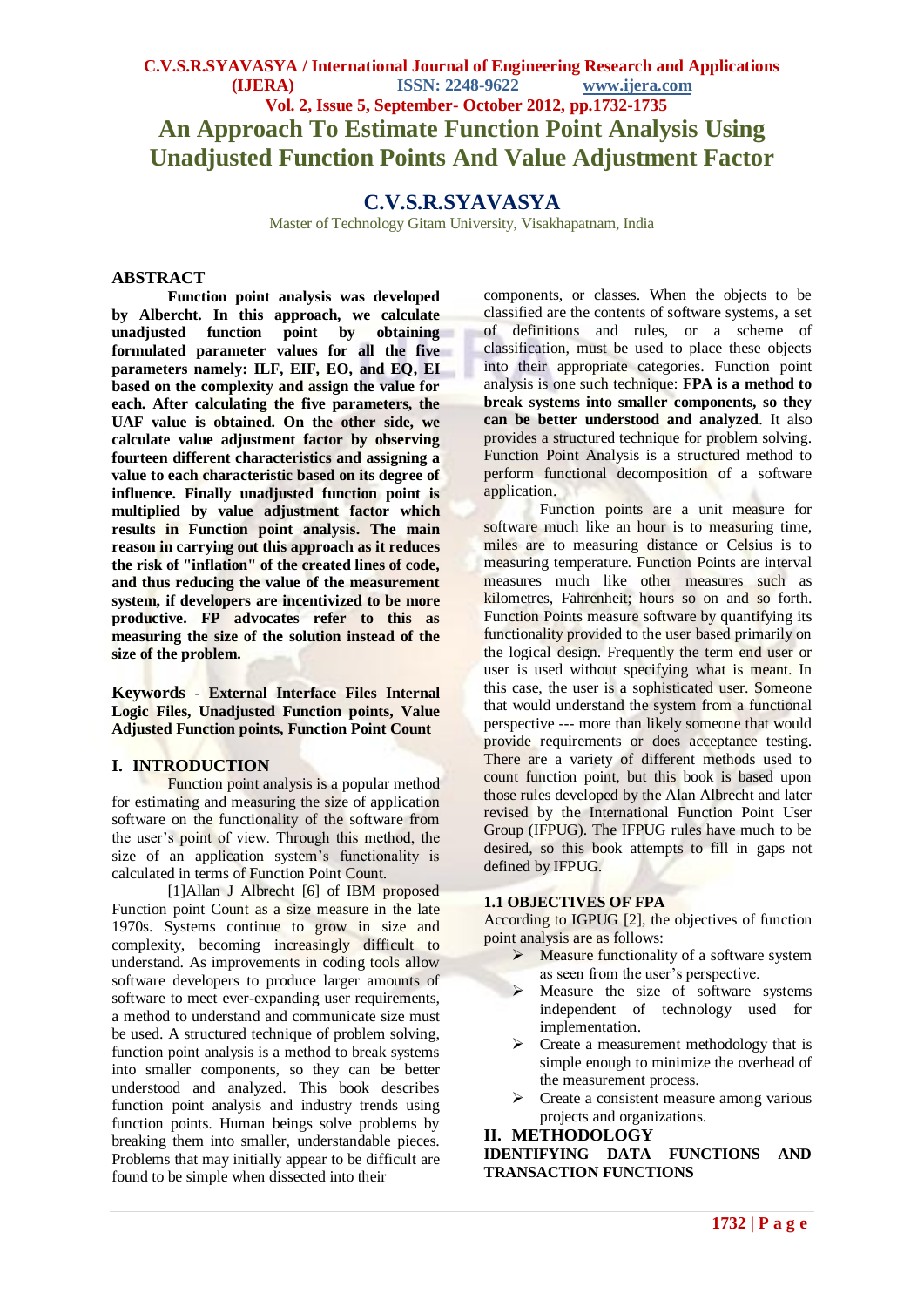#### **C.V.S.R.SYAVASYA / International Journal of Engineering Research and Applications (IJERA) ISSN: 2248-9622 www.ijera.com**

# **Vol. 2, Issue 5, September- October 2012, pp.1732-1735**

## **2.1 External Inputs [3] [4]:**

External Inputs (EI) - is an elementary process in which data crosses the boundary from outside to inside. This data is coming external to the application. The data may come from a data input screen or another application. The data may be used to maintain one or more internal logical files. The data can be either control information or business information. If the data is control information it does not have to maintain an internal logical file. If an external input adds changes and deletes information on an internal logical file, then this represents three external inputs. External inputs may be preceded by an external inquiry. Hence a full function screen is add, change, delete and inquiry

#### **2.2 External Outputs**

External Outputs (EO) - an elementary process in which **derived data** passes across the boundary from inside to outside. Additionally, an EO may update an ILF. The data creates reports or output files sent to other applications. These reports and files are created from information contained in one or more internal logical files and external interface files.

Derived Data is data that is processed beyond direct retrieval and editing of information from internal logical files or external interface files. Derived data is usually the result of algorithms, or calculations. Derived data occurs when one or more data elements are combined with a formula to generate or derive an additional data element(s). This derived data does not appear in any FTR.

#### **2.3 External Inquiries**

External Inquiry (EQ) - an elementary process with both input and output components that result in data retrieval from one or more internal logical files and external interface files. The input process does not update or maintain any FTR's (Internal Logical Files or External Interface Files) and the output side does not contain derived data. Transactions between applications should be referred to as interfaces. You can only have an external output or external inquiry of data external to your application. If you get data from another application and add it to a file in your application, this is a combination get and add (external inquiry and external input).

# **2.4 Internal Logic Files :**

Internal Logical Files (ILF) - a user identifiable group of logically related data that resides entirely within the application boundary and is maintained through External Inputs. An internal logical file has the inherent meaning it is internally maintained, it has some logical structure and it is stored in a file. Even though it is not a rule, an ILF should have at least one external output and/or external inquiry. That is, at least one external output

and/or external inquiry should include the ILF as an FTR. Simply put, information is stored in an ILF, so it can be used later. The EO or EQ could be from another application. It is worth noting that it is possible that a specific ILF is not referenced by EO or EQ, but it is used by an EI (other than the EI that maintains it). Again, even though it is not a rule, an ILF should have at least one external input.

### **2.5 External Interface Files**

External Interface Files (EIF) - a user identifiable group of logically related data that is used for reference purposes only. The data resides entirely outside the application boundary and is maintained by other applications external inputs. The external interface file is an internal logical file for another application. An application may count a file as either an EIF or ILF not both. An external interface file has the inherent meaning it is externally maintained (probably by some other application), an interface has to be developed to get the data and it is stored in a file. Each EIF included in a function point count must have at least one external output or external interface file against it. At least one transaction, external input, external output or external inquiry should include the EIF as a FTR. Every application, which references the EIF. needs to include it in their FP Count. Some organizations have a pull theory and others have a push theory of data. The pull theory is an external application "reaching into" other applications and retrieving data. Those organizations which have push theory require applications to create interfaces (EO or EQ) which other applications read.

These 5 function types are then ranked according to their complexity: Low, Average or High, using a set of prescriptive standards. Organizations that use FP methods develop criteria for determining whether a particular entry is Low, Average or High. Nonetheless, the determination of<br>complexity is somewhat subjective. After complexity is somewhat subjective. After classifying each of the five function types, the UFP is computed using predefined weights for each function type.

# **III. COMPUTE UNADJUSTEDFUNCTION POINT(UFP)**

The Unadjusted Function Points [5] for each function depends on the function type complexity of the function determined in the previous section. The Unadjusted function points [6] to be assigned are given in the table below:

|            |  |  | Table-1 showing values for each parameter in |  |
|------------|--|--|----------------------------------------------|--|
| <b>UFP</b> |  |  |                                              |  |

| <b>Complexity</b> | <b>Function Type</b> |     |    |    |  |
|-------------------|----------------------|-----|----|----|--|
|                   | IL F                 | EIF | EI | EO |  |
| <b>Simple</b>     |                      |     |    |    |  |
| Average           |                      |     |    |    |  |
| <b>Complex</b>    |                      |     |    |    |  |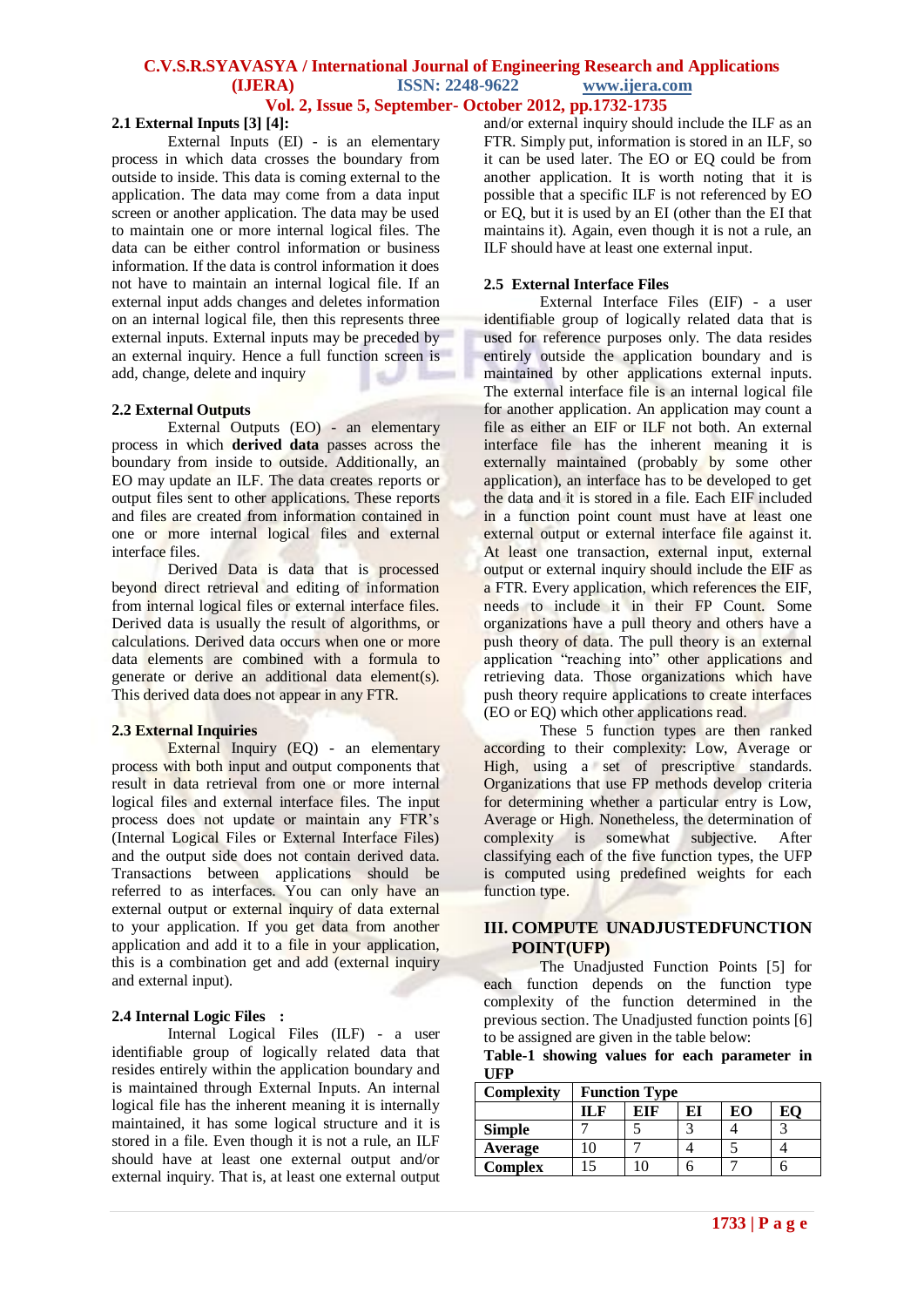## **C.V.S.R.SYAVASYA / International Journal of Engineering Research and Applications (IJERA) ISSN: 2248-9622 www.ijera.com Vol. 2, Issue 5, September- October 2012, pp.1732-1735**

The total **UFP** is determined by summation of all parameters and finally the result is carried to compute FP.

## **IV. VALUE ADJUSTMENT FACOR**

The value adjustment factor (VAF) [6] is based on 14 general system characteristics (GSC's) [7] [8] that rate the general functionality of the application being counted. Each characteristic has associated descriptions to determine the degrees of influence. The degrees of influence range on a scale of zero to five, from no influence to strong influence. Each characteristic is assigned the rating based upon detail descriptions provided by the IFPUG [9] 4.1 Manual. They ratings are:

- 0 Not present or no influence
- 1 Incidental influence
- 2 Moderate influences
- 3 Average influences
- 4 Significant influences
- 5 Strong influences throughout

The degrees of influence rating of each General System Characteristics are added to give Total Degree of Influence (TDI). Therefore VAF [10] is computed as,

# $VAF = (TDI * 0.01) + 0.65$

The value of TDI ranges from a minimum of 0 to a maximum of 70. As a result the value of VAF can range from 0.65 to 1.35, where the mid-point is 1.

#### **V. Computing the Function Point Count:**

For the development project, the function point count is computed as,

| $FPC = UFP * VAF$ |  |  |
|-------------------|--|--|
|                   |  |  |

The above is the formula used to compute the Function point count.

# **VI. RESULTS AND DISCUSSION**

PROJECT-1:

In this project taken as example, we take values of Estimated Count for each parameter (EI, EO, EQ, ILF, and EIF) and multiply those values to the weight of function type according to table-1.

**Table-2 showing the results of parameters in Function point analysis of to calculate UFP**

| ЕI  | $12*(Average=4)$  | 48  |
|-----|-------------------|-----|
| EО  | $7*(Average=5)$   | 35  |
| EQ  | $10*(Average=4)$  | 40  |
| ILF | $5*(Average=10)$  | 50  |
| EIF | 3*(Average=7)     | 21  |
|     | <b>TOTAL UFP=</b> | 194 |

In the above table, it is observed that, for Estimated count 12 taken for EI is calculated based on Average Function type for EI which is given as 4 according to table-1. Hence the FP-Count for EI is 48. In case of EO, for Estimated count 7 taken for EO is calculated based on Average Function type for EO which is given as 5 according to table-1. Hence the FP-Count for EO is 35. In the same way the remaining FP-Count values are calculated and finally the total Unadjusted Function Point (**UFP**) is obtained as **194**.

To calculate TDI, the 14 General characteristics are values according to their degree of influence from 0 to 5. For 0 there is no influence,  $1=$  Incidental,  $2=$  Moderate,  $3=$  Average,  $4=$ Significant, 5= Essential

The General Characteristics for 0-10 are assigned as 0 and from 11 to 14 are assigned as 4. Finally, The Total Degree of Influence (TDI) is resulted as 16.

Therefore,

 $V.A.F = (T.D.I * 0.01) + 0.65$  $= (16 * 0.01) + 0.65$  **= 0.81**

Value adjustment factor which is calculated in the above is obtained as 0.81 is one of the parameter obtained to obtain the function point count [7]. The result obtained by value adjustment factor is multiplied by the unadjusted function point to result in function point count (FPC) which is shown as follows:

Finally,  $FPC = UFP * VAF$  $= 194*0.81$ 

 $= 157$ 

The Function Point Count [12] is obtained as 157 is the final result of this project which evolved after detailed calculation of the obtained necessary parameter values.

#### **VII. CONCLUSION**

The main objective of taking up this project is to explore the new results in the field of Size Estimation as software size is one of the important software attribute. The fast growth of software development is allowing maintenance of large